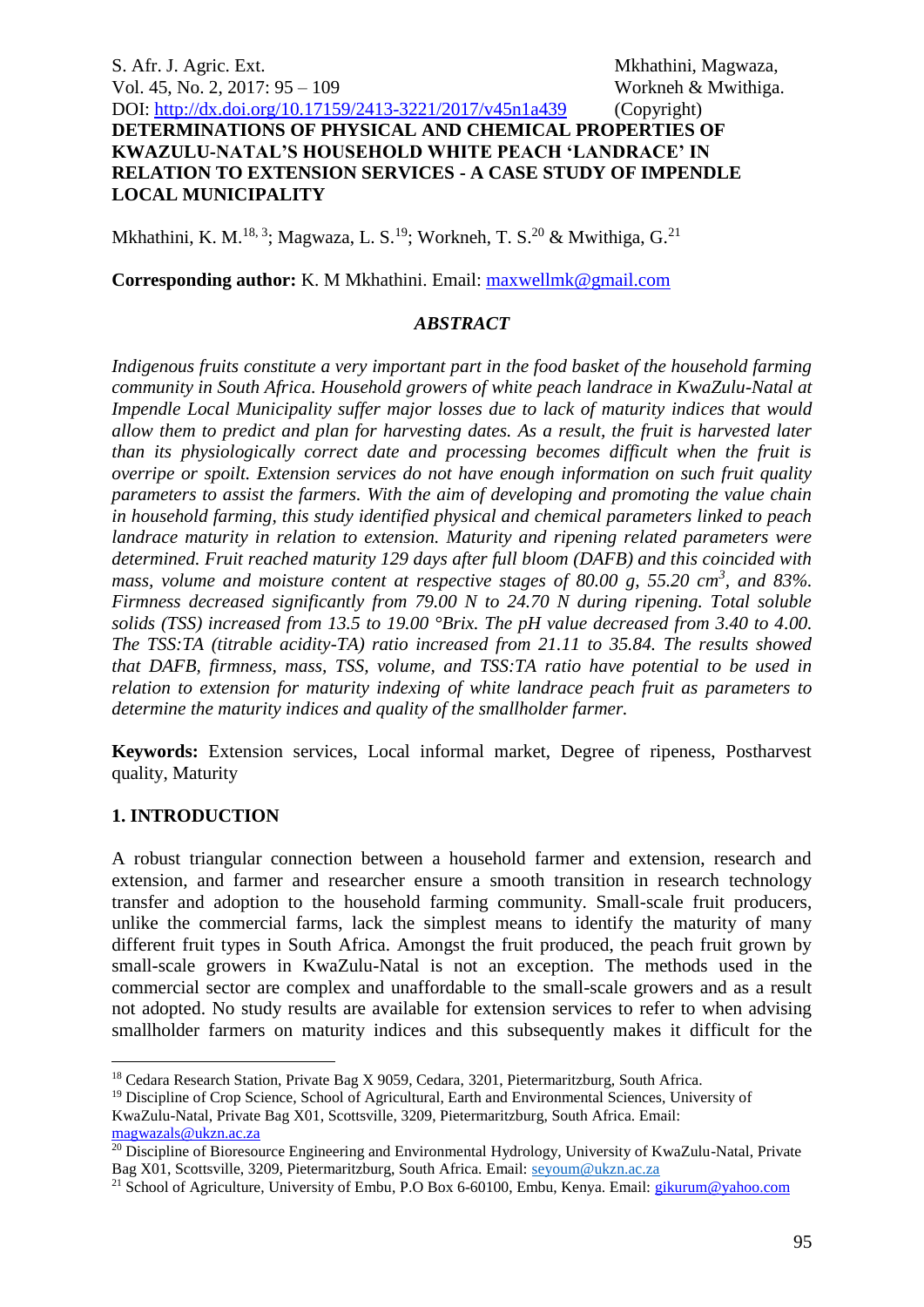extension officer to advise household farmers with interest to supply fresh and processed peaches to local informal markets. Such information is very important when handling highly perishable fresh produce such as peach fruits. It enables the farmers to decide when to expect first harvest and be able to plan for the entire process of processing or supplying the markets. Peach (*Prunus persica* (L.) Batsch) growth, development and ripening are continuous critical processes that involve a complex series of biochemical and molecular changes that take place in four categorical steps (Lombardo, Osorio, Borsani, Lauxmann & Bustamante, 2011). The first exponential stage is characterised by rapid cell division, growth and elongation, and is known as S1. During the second stage, the endocarp (inner core) hardens to form the stone and during this stage size does not increase and the stage is known as S2.

During the third stage, the second exponential phase takes place and is characterised by an increase in fruit size and cell division, and this stage is described as S3. The final stage, S4, is subdivided into S4-1 and S4-2 stages. During S4-1, the fruit reaches the final size and during S4-2 stage, the fruit enters into a ripening process which is ethylene dependent, also described as the climacteric stage where the fruit also continues to ripen when detached from the tree (Trainoti, Tadiello & Casadoro, 2007; Borsani *et al*., 2009; Dardick, Callahan, Chiozzotto, Scaffer, Piagnani & Scorza, 2010). Peach ripening is a complex process with many physiological and biochemical changes such as starch and chlorophyll degradation, biosynthesis of volatile compounds and pigments, accumulation of sugars and acids, as well as modification of cell walls, all occurring concurrently (Prinsi, Negri, Fedeli, Morgutti, Negrini, Cocucci & Espen, 2011). Physiological maturity is the development stage when a plant continues ontogeny even if picked from the tree (Kader, 1999). Therefore, the ripening of peaches cannot be determined by a single parameter (Shinya, Contadoe, Frett & Infante, 2014). Peaches have a very short shelf-life as a result of a rapid ripening process. This results in a limited period for postharvest handling (Cano-Salazar, Lopez & Echeverria, 2013). In order to harvest the peach at the correct period and handle it properly, it is necessary to understand fruit maturity, ripeness and postharvest quality parameters since they are interrelated, and they need to be considered together. Fruits and vegetables can be harvested at either physiological or horticultural maturity, depending on the intended use of produce.

Horticultural maturity is defined as a stage of growth when a plant possesses the primary attribute for utilisation by consumers or processors for special purposes (Kader, 1999; Wills, McGlasson, Graham & Joyce, 2013). Peach fruit has different stages of maturity depending on its intended use (Wills *et al.,* 2013). These are hard (suitable for long distance export markets), firm (suitable for long distance export and domestic markets), firm-ripe (suitable for short distance export market), tree-ripe (suitable for short distance local market) and softripe (suitable for ready consumption and processing purposes) (Teakey & Shoemaker, 1972). The maturity standards vary according to variety as well as the environmental conditions during fruit production and postharvest handling (Badiyala & Awasthi, 1990).

Maturity indices are determined by sensory methods (flavour, colour, aroma, texture), adequate postharvest shelf life, scheduled picking and packing operations, and proper marketing (Dhatt & Mahajan, 2007). A clear understanding of maturity is critically important and interconnected with the ripening process. Fruit ripening is greatly influenced by the physiological maturity of the fruit at harvest (Ferrer, Remoń, Negueruela & Oria, 2005). Fruit harvested at an immature stage are susceptible to shrinkage, whereas fruit harvested at an over-mature stage are likely to be soft and to perish faster than usual (Ferrer *et al*., 2005). One of the challenges in the peach industry is the segregation of fruit with different ripening stages during picking because of a long period of flowering (Shinya, Contandor, Predieri,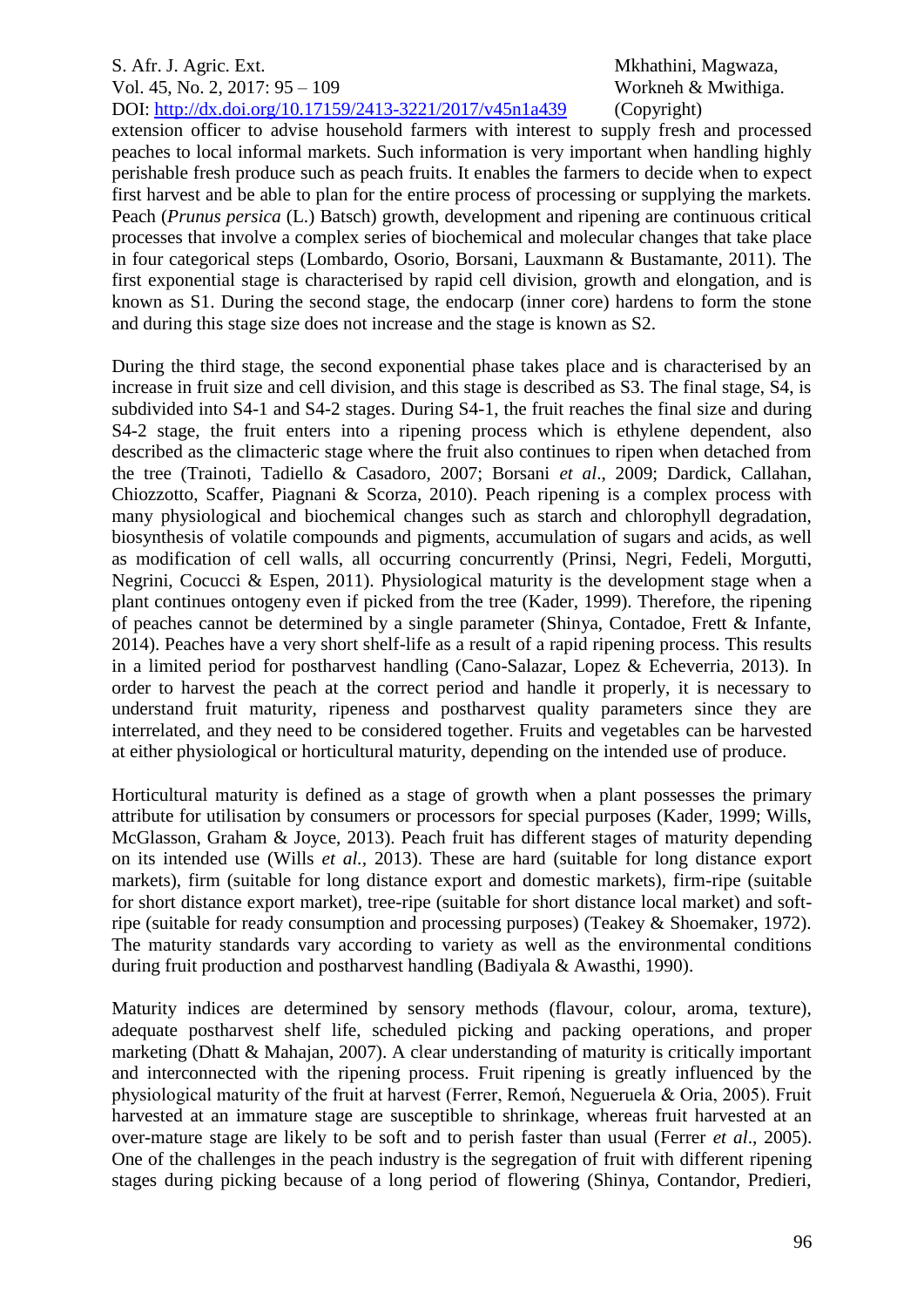Rubio  $\&$  Infante, 2013). Many different maturity indices such as flesh colour, firmness, background colour (Kader, 1999; Crisosto & Valero, 2008; Infante, 2012; Slaughter, Crisosto & Tiwari, 2013), texture (Prinsi *et al.,* 2011), ground skin colour (Sinya *et al.,* 2013), total soluble solids (TSS), titrable acidity (TA), TSS:TA ratio, and mass change (Ferrer *et al*., 2005) have been used to determine peach ripeness. These indices, however, vary between cultivars and must be developed for each cultivar. Although much of this information is available for many commercial peach varieties, there are no records available for the Impendle peach landrace grown by small-scale farmers in KwaZulu-Natal, South Africa.

Impendle peach households rely very much on the fruit for vitamin A and other nutritional properties. However, productivity and quality remain an issue with major postharvest losses due to lack of practical indices for determining fruit quality, maturity and ripeness, and a limited understanding of protocols for postharvest handling. The harvest period is from late December to mid-March, and during this period, close to 50% of the harvested fruit goes to waste as a result of improper harvesting and handling. Research into peach landraces growth, effective cultivation practices, as well as harvest and postharvest technology can develop appropriate technologies. Therefore, the aim of this study was to evaluate the physical and chemical properties related to maturity and ripening to be used as harvesting indices for indigenous white flesh clingstone peach landrace produced by household farmers at Impendle. The expected outcomes of the study are that results will be applicable in improving the value chain of the household farmers with assistance by the farmer-extension-research linkage.

# **2. MATERIALS AND METHODS**

# **2.1 Site description**

The site was located at a small-scale peach farming community in Impendle, South Africa  $(29°37'04.09''S; 29°51'23.8''E)$ . The area is located at an elevation of 1420 m above sea level, with annual average temperatures ranging between 12 and 16 °C, characterised by 800 – 900 annual average chilling units (CU) (Camp, 1999). The soil type is acidic, red-yellow freely drained apedal (Camp, 1999). The peach crop depends on rainfall which ranges between 1000 and 1100 mm per annum. No irrigation, pruning, fertilizer or pesticide treatments are used to improve tree productivity. Farmers use cow manure only at seedling transplanting. The trees are planted in one row per homestead, with intra row spacing of 4-6 m. Generally, homesteads have one to 40 trees, depending on the family size and period spent as residents in the area. The trees used in the study ranged between 8 to 12 years old. Branches and leaves are at 1.5 m above the ground and trees grow to 3.5 m tall.

# **2.2 Plant material**

The experiments were carried out during the 2014/15 harvesting season. Homesteads were selected from the location with the highest number of chilling units determined by method of Camp (1999). Three homesteads were selected, and five trees marked per homestead and fruit was harvested and graded with each homestead treated as a replicate. No homestead with less than 10 trees was selected. Furthermore, 300 fruits were tagged at full bloom and days to maturity from full bloom recorded. Fruit were harvested from three homesteads on five marked trees per homestead. The fruit was harvested manually, bulked randomly, packed in cooled boxes, transported to the laboratory, and sorted by size using vernier callipers and into five different colours using the calorimeter classification of AOAC (1990) standards as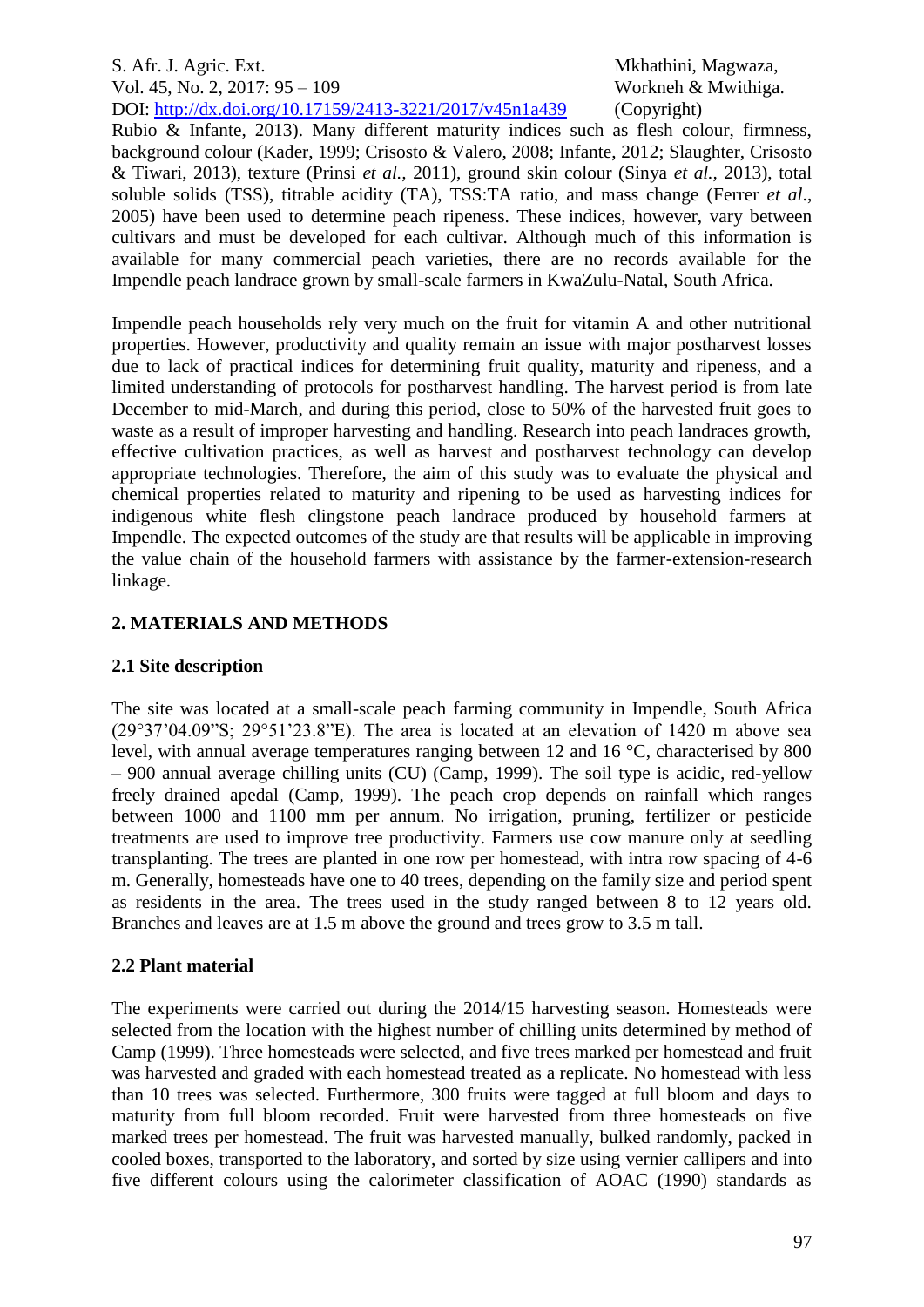S. Afr. J. Agric. Ext. Mkhathini, Magwaza, Vol. 45, No. 2, 2017: 95 – 109 Workneh & Mwithiga.

DOI: <http://dx.doi.org/10.17159/2413-3221/2017/v45n1a439> (Copyright) mature-green (1); pale-green (2); whitish (3); pale-white (4); and white (5). Large and small fruit were discarded, and only medium sized fruit were used in the study in order to reduce variation.

After sorting and grading, fruit were pre-cooled to 5  $\degree$ C and stored at 90% relative humidity (RH) for 24 h. Peaches were then removed from the cold room and allowed to reach the room temperature of 20 °C. Five fruit from each degree of ripeness were assessed for mass, colour, firmness, size, moisture content, TSS, pH, and TA. Measurements were carried out in a controlled laboratory condition at 20 °C.

# **2.3 Physical quality analysis**

# 2.3.1 Fruit mass

Individual fruit mass was determined at each degree of ripeness by objectively and nondestructively measuring the mass using a balance scale (Model: Mettler PJ 300, Switzerland) with  $a \pm 0.0001$  g accuracy.

# 2.3.2 Fruit colour

Colour was determined using a Hunter Lab Colour Flex EZ Spectrophotometer (Model: 45/0 LAV, Reston, VA, USA) that measured the CIE  $L^*$ ,  $a^*$  and  $b^*$  of the peach fruit colour attributes (Pathare, Opara & Al-Said, 2013). The instrument was calibrated each day using a standard white tile that had the following readings:  $L^* = 94.0$ ,  $a^* = 1.1$ ,  $b^* = 0.6$ .

## 2.3.3 Fruit firmness

The fruit firmness was determined destructively, using a 7.9 mm probe moving at a 60 mm per minute speed and a penetrating depth of 8 mm into the flesh, after the skin was removed by scalpel before measuring (Chen & Opara, 2013). The Instron Universal Testing Machine (Model: 3345, by HIS Engineering 360, USA) was used to measure peach firmness. Five fruits of each degree of ripeness were selected and measured for firmness. Two opposite sides on the equatorial face of each fruit were punctured and a total of 10 readings were recorded per degree of ripeness. The penetration force results were expressed in Newton's (N).

# 2.3.4 Fruit volume

Fruit dimensions were measured by determining two readings with the longitudinal dimension (L) referred to as the length and the average of two readings measured perpendicular to the length as the diameter (D). A vernier calliper (Mitutoyo, Kawasaki, Japan) with a precision of  $\pm$  0.01 mm was used to measure fruit dimensions. Five fruits replicated three times were selected from each degree of ripeness and average L and D were determined for each degree of ripeness. The fruit volume could then be calculated using equation (1) (Al-Yahyai, Al-Said & Opara, 2009).

Fruit volume  $(V) = 4^{-3}x\pi xr^3$ (1)

Where r is the average of the fruit radius of the fruit diameter and length sections (cm).

2.3.5 Fruit dry matter content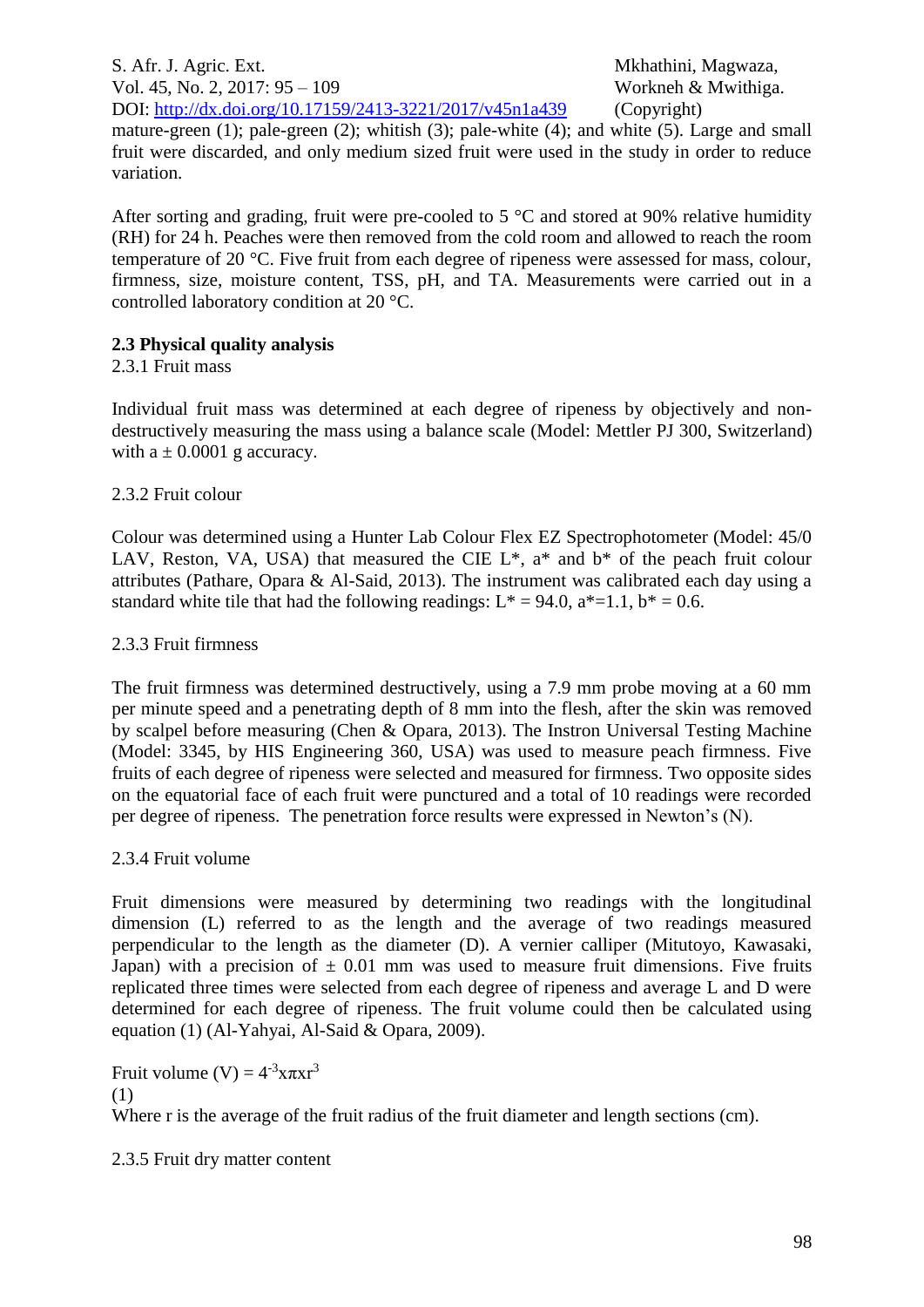Dry matter content was measured from five selected fruit samples per degree of ripeness. A 10 g sample of the sliced 2 mm thick peaches was dried in the oven for six hours at 70 °C and thereafter, mass was determined in every 2 hours until a constant mass was reached. Dry matter was calculated (Chen, Wall, Paull & Follett, 2009).

# **2.4 Chemical quality analysis**

2.4.1 Total soluble solids

The measurement of total soluble solids was carried out using a thermo-compensated refractometer (Atago, Model PR-1, Tokyo, Japan) with a precision of  $\pm$  0.1% °Brix (Magwaza *et al*., 2013). Peach juice was extracted using a household blender that was used to slice the fruit into smaller pieces. A muslin cloth was used to squeeze juice into a 50 ml glass beaker which was then extracted for analysis using a 5 ml pipette. Two drops of the juice were placed on the refractometer prism and readings were recorded. This process was replicated three times per fruit sample and ethanol was used to clean the prism after each measurement.

# 2.4.2 Fruit pH and titrable acidity

The measurement of peach fruit pH was carried out using a laboratory bench top digital pHmeter (Hanna Instruments, Johannesburg, South Africa) according to a previously described method by (Ferrer *et al*., 2005). Titrable acidity of the juice was determined by titration with sodium hydroxide (0.1 N) to pH 8.10. The results were expressed as % malic acid as presented in equation 2 (Ferrer *et al*., 2005; Chen & Opara, 2013; Al-Yahyai *et al*., 2009).

| TA = titre (ml) x acid factor x 100 <sup>-10 (ml) juice</sup> , malic acid: 0.0067 |  |
|------------------------------------------------------------------------------------|--|
|------------------------------------------------------------------------------------|--|

# 2.4.3 Statistical analysis

Statistical analysis was carried out using the GenStat 14<sup>th</sup> version for the analysis of variance (ANOVA) for each of the three replicated five degree of ripeness parameters measured. Significant differences were set at the 5% level ( $p < 0.05$ ), and a multiple range Tukey's test was used to separate means.

# **3. RESULTS AND DISCUSSION**

Fruitlets marked after full bloom to determine the number of days to maturity resulted in fruit reaching maturation at 129 days, a constant mass averaged at 80 g and volume averaged at 55.20 cm<sup>3</sup>. This is within a range of 70 to 130 days reported by Sutasinee, Kozai, Beppu and Kataoka (2005), for fruit development after full bloom to maturity. It was conclusive that the fruit reaches maturity and starts ripening at 129 days after full bloom and this is one of the parameters that can be used by small-scale peach growers to estimate the harvest dates for their peach crop at Impendle.

# **3.1 Fruit mass**

Figure 1 displays the results of fruit mass. Fruit mass was significantly ( $p < 0.001$ ) different between the different degrees of ripeness. No major differences in mass were noted between green, pale-green, pale-white and whitish degrees of ripeness at the 5% level of significance. However, white degree of ripeness was the most significantly different from all other degrees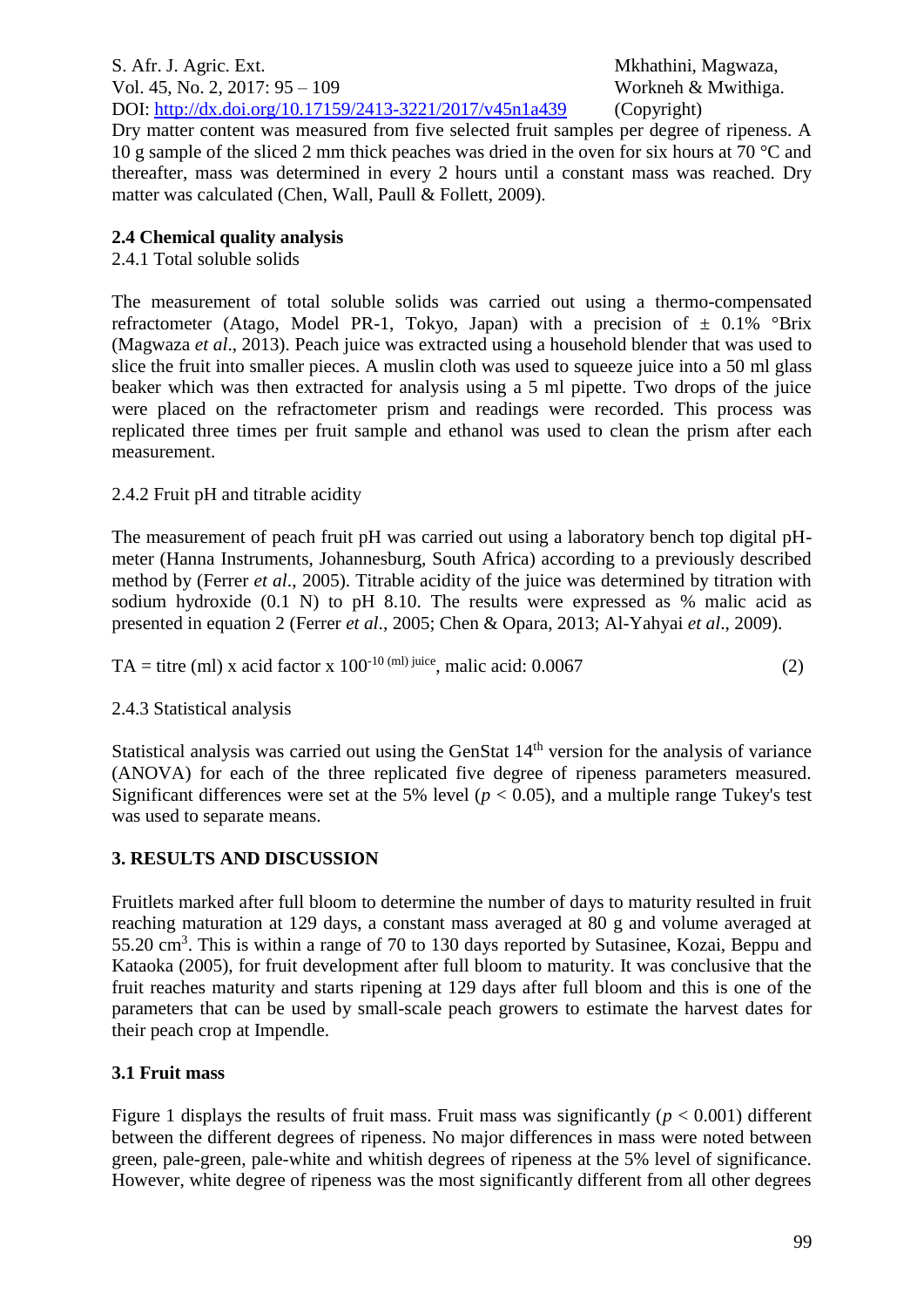of ripeness and had the highest mass. These results are in agreement with those previously reported by Dejong and Goudriaan (1989) and Shinya *et al.,* (2014) who reported that the riper the peach fruit, the greater the mass. Our results confirmed that mass can be used to estimate how far the fruit has grown, since mass increased with maturity. Mass can be incorporated as a maturity index for peach fruit.

# **3.2 Fruit colour**

#### 3.2.1 CIELab coordinate, L\*

The results for fruit peel colour lightness are presented in Table 1. The chromatic scale lightness  $(L^*)$  had no statistically ( $p < 0.05$ ) significant differences in all five degrees of ripeness, however, it showed signs of increasing from green to white. Moreover, it is clear that the L\* values were increasing from mature green to white. Forcada, Gradziel, Gogorcena and Moreno (2014) concluded, after determining peach and nectarine in 90 cultivars, that L\* ranges between a minimum of 10.6 and a maximum of 76.8 for the *Prunus persica* (L.) Batsch. The L<sup>\*</sup> values of the current study averaged at 61.4 including green and white fruit colours and within the range found by Forcada *et al*. (2014). However, L\* cannot be used conclusively as a parameter to determine ripeness for the white peach of a small-scale grower since slight insignificant changes take place.



**Figure 1:** Fruit mass determined between five degrees of ripeness for the white Impendle peach landrace.

Note: Error bars represent standard error of the mean,  $LSD<sub>0.05</sub>$  is least significant difference at 5% level of significance and CV is co-efficient of variation.  $LSD<sub>0.05</sub> = 2.31$ , CV = 7.50%.

#### 3.2.2 CIELab coordinate, a\*

The results of greenness/redness (a\*) are also presented in Table 1. The CIELab a\* coordinate showed statistically significant differences ( $p \leq 0.05$ ) with an average of 5.54 value. The value of a\* at mature green degree of ripeness was the highest and decreased from mature green to pale-green. The a\* value increased from pale green to whitish, then decreased from whitish to pale white, and increased from pale white to white. There was no clear stable trend between degrees of ripeness from mature green to white as the value of a\* change was up and down, nevertheless, the value decreased from mature green to white overall. However, the differences do not have a trend that can be followed when determining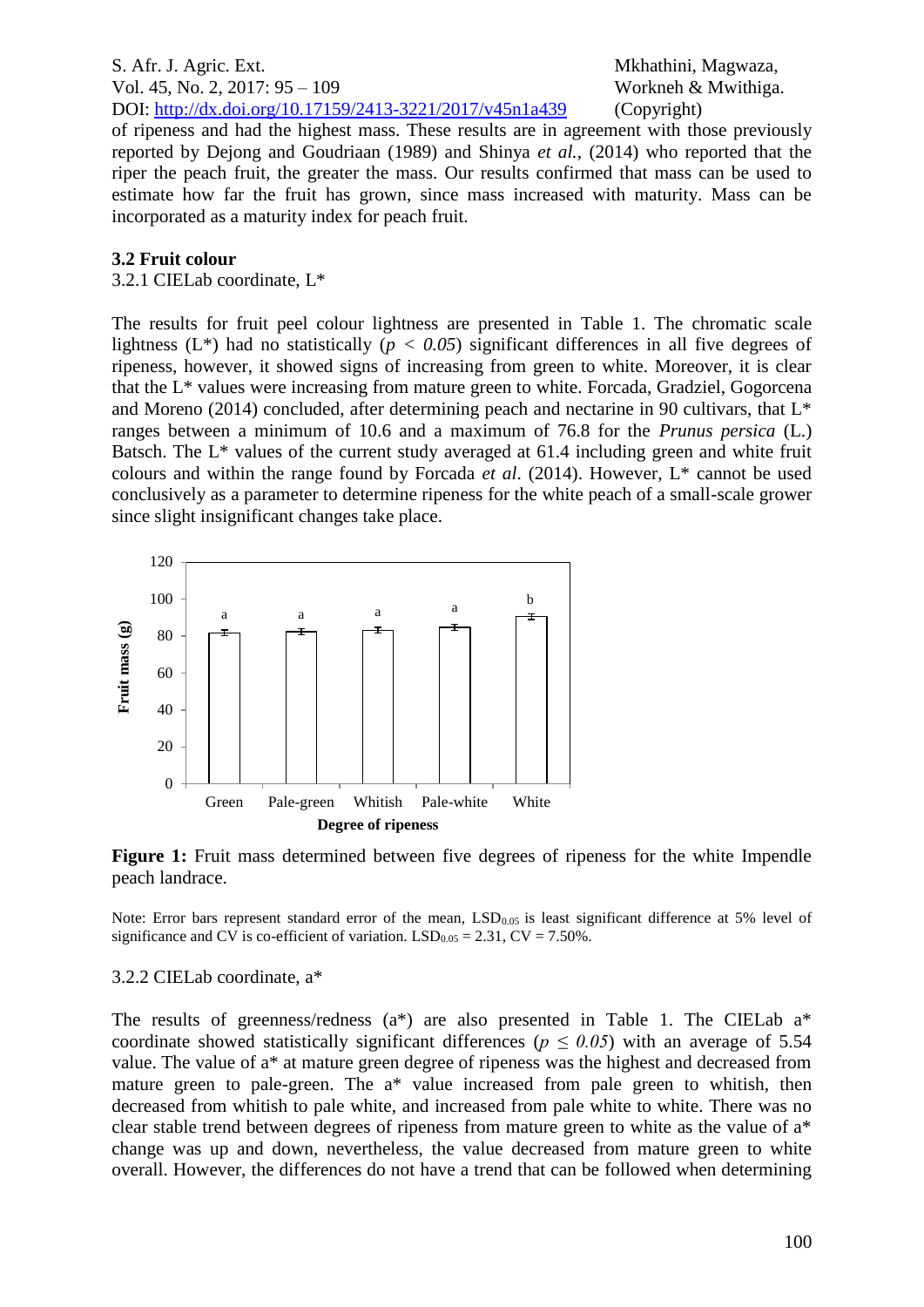the ripeness of the peach landrace. Prinsi *et al.* (2011) reported an increase in colour index 'a\*' whereby it increased from -7.32 to 4.58. The current study findings were not congruent to those reported by Prinsi *et al.* (2011). Orazem, Mikulic-Petkovsek, Stampar & Hudina (2013) suggested the use of a\* value as a suitable maturity index, since this is the colour coordinate that changes the most during maturation. Ferrer *et al.* (2005) and Herrero-Langrero, Fernández-Ahumada, Roger, Palagós and Lleó (2011) also reported that CIELab coordinate a\* changes linearly during peach maturation. Due to an unstable trend, conclusively the a\* parameter is not a clear parameter that can be used to determine ripeness, based on the current study results. However, the figure was used to calculate hue angle and the chroma in the study.

## 3.2.3 CIELab Coordinate, b\*

Furthermore, Table 1 also displays the results of blueness/yellowness (b\*). Chromatic scale  $b^*$  showed statistically significant differences ( $p \le 0.05$ ). The  $b^*$  values increased from green to pale green, from pale green to whitish, from whitish to pale white, and lastly from pale white to white. Evidently there was an increasing trend of  $b^*$  as the ripening increased. Herrero-Langrero *et al.* (2011) reported study results about a range of b<sup>\*</sup> between 8.9 and 69.1 values and the current study b\* values averaged at 38.41 in the explained range. With such an increasing trend, it is clearly a sign that as  $b^*$  increases, the fruit ripening process also continues and, therefore, this is one of the parameters that can be determined for the small-scale growers' fruit in order to determine maturity or ripening stage of the fruit. The value was used to determine hue angle and chroma in the study.

| Degree of ripeness | $L^*$       | $a^*$              | $h^*$               |
|--------------------|-------------|--------------------|---------------------|
| Green              | $60.86^a$   | $9.49^{a}$         | $34.64^a$           |
| Pale green         | $61.32^{a}$ | $3.33^{a}$         | 37.48 <sup>ab</sup> |
| Whitish            | $61.36^{a}$ | $6.62^{ab}$        | $39.60^{b}$         |
| Pale white         | $59.41^a$   | $2.92^{\rm a}$     | $39.99^{b}$         |
| White              | $63.13^{a}$ | 5.36 <sup>ab</sup> | $40.36^{b}$         |
| Grand mean         | 61.40       | 5.54               | 38.41               |
| $F$ Prob. $(5\%)$  | 0.84        | 0.03               | 0.11                |
| LSD(5%)            | 8.49        | 4.26               | 4.74                |
| <b>CV</b>          | 10.50%      | 58.20%             | 9.40%               |

Table 1: The L<sup>\*</sup>, a<sup>\*</sup> and b<sup>\*</sup> chromatic scales of five different degrees of white peach ripeness.

Note: Different letters denote statistically significant differences in parameters by Tukey's multiple range tests at  $P < 0.05$  among different ripeness degrees.

# **3.3 Fruit Volume**

There were statistically significant differences in fruit volume ( $p < 0.05$ ) in all five different degrees of ripeness (Table 2). The fruit volume increased from 53.30 to 66.10 cm<sup>3</sup> during ripening. This was a trend noticed as the fruit ripened and could be linked to the fruit mass increase.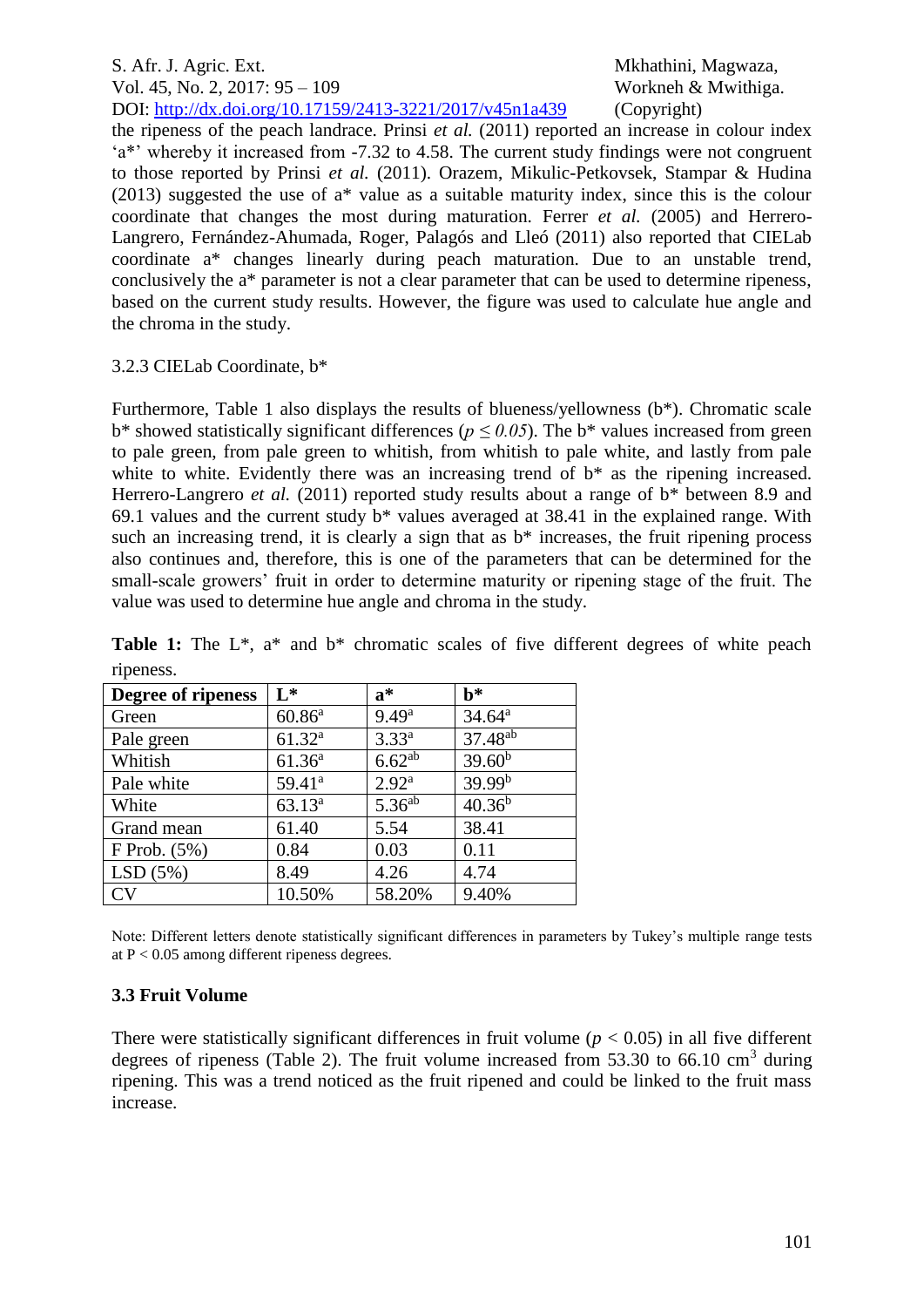| S. Afr. J. Agric. Ext.                                   |
|----------------------------------------------------------|
| Vol. 45, No. 2, 2017: $95 - 109$                         |
| DOI: http://dx.doi.org/10.17159/2413-3221/2017/v45n1a439 |
| <b>Table 2:</b> Volume of five fruit ripeness degrees    |

Mkhathini, Magwaza, Workneh & Mwithiga. (Copyright)

| Degree of ripeness | Volume $(cm3)$     |
|--------------------|--------------------|
| Green              | 53.30 <sup>a</sup> |
| Pale green         | 53.90ab            |
| Whitish            | $55.30^{a}$        |
| Pale-white         | $47.40^a$          |
| White              | $66.10^{ab}$       |
| Grand mean         | 55.20              |
| $F$ Prob. $(5\%)$  | 0.07               |
| LSD(5%)            | 12.48              |

Note: Different letters denote statistically significant differences in parameters by Tukey's multiple range tests at  $P < 0.05$  among different ripeness degrees.

#### **3.4 Percentage moisture content**

The moisture content percentage averaged at 83% (see Table 3) for five different degrees of ripeness, but showed no statistically significant differences (*p > 0.05*). This parameter could not be linked to ripeness of peach fruit.

| Degree of ripeness | Moisture content $(\% )$ |
|--------------------|--------------------------|
| Green              | 85.00 <sup>a</sup>       |
| Pale green         | 84.00 <sup>a</sup>       |
| Whitish            | $82.00^a$                |
| Pale-white         | $82.00^a$                |
| White              | 82.00 <sup>a</sup>       |
| Grand mean         | 83.00                    |
| $F$ Prob. $(5%)$   | 0.72                     |
| LSD(5%)            | 6.56                     |

**Table 3:** Percentage moisture content of five white peach ripeness degrees.

Note: Different letters denote statistically significant differences in parameters by Tukey's multiple range tests at P < 0.05 among different ripeness degrees.

#### **3.5 Hue angle**

The results of lightness's (hue) angle are presented in Table 4. Hue angle in white peach landrace did not show significant differences ( $p > 0.05$ ). It started high in green peach and showed a significant decrease as the peach matures and changing to white. However, the trend is not smooth and has some inconsistencies. Thus, it makes it difficult to be a reliable parameter that can be used as a maturity index for the white peach landrace grown by smallscale growers in South Africa. However, the current study results averaged at 39° for the hue angle and this is within a range of 16.9 and 91.4 as described by Forcada *et al*. (2014). The challenge was that hue angle never showed conclusive results since no trend was specified or differences between different ripeness degrees. Furthermore, there were no relationships between the chroma of the different ripeness degrees. Chroma therefore is not a useful tool to determine ripeness stage in small-scale peach grower's crop.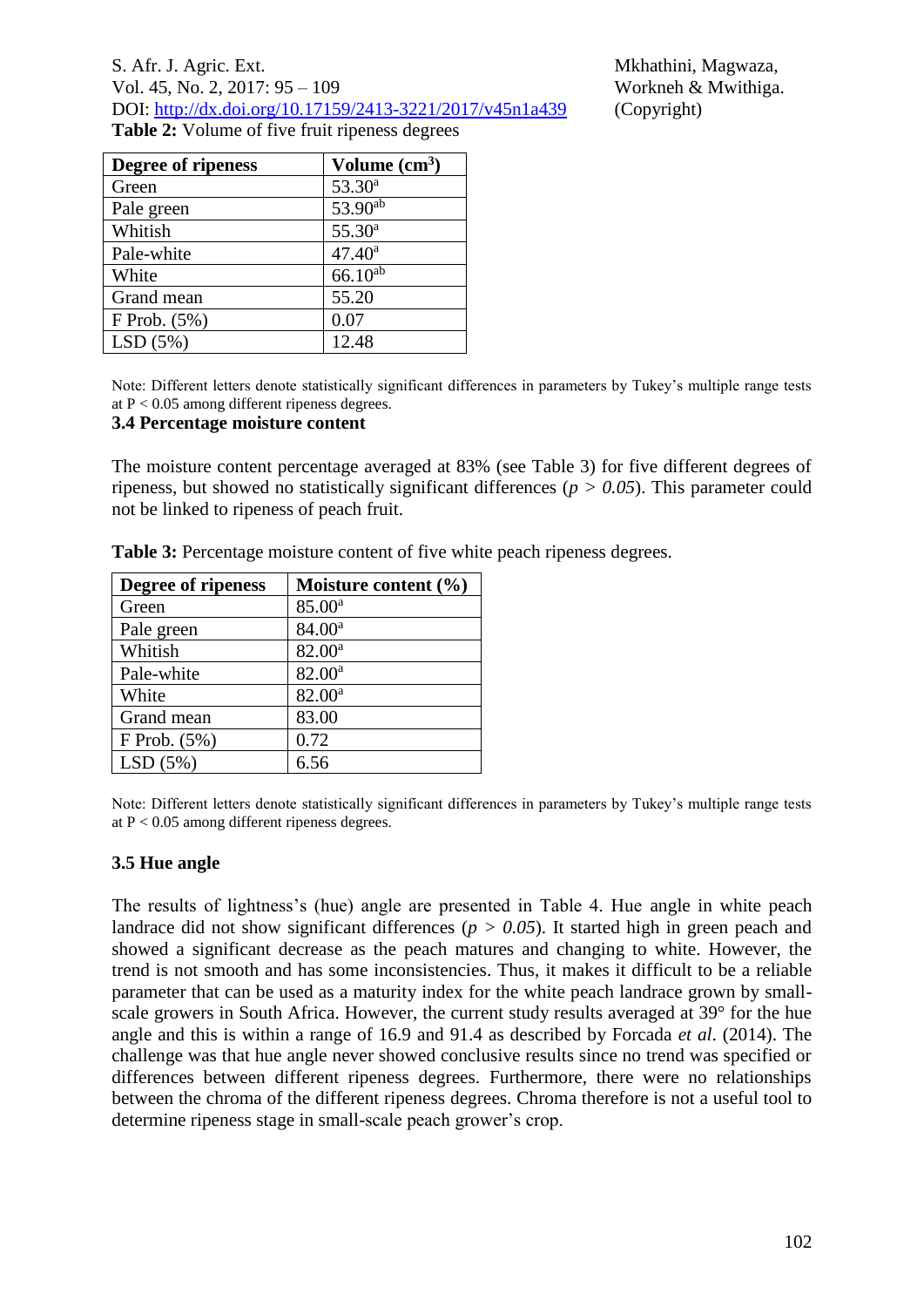**Table 4:** Hue angle of white peach fruit determined at five stages of ripeness degrees.

| Degree of ripeness | Hue Angle $(°)$    |
|--------------------|--------------------|
| Green              | $37.93^a$          |
| Pale green         | $40.53^a$          |
| Whitish            | 36.91 <sup>a</sup> |
| Pale-white         | $39.85^{b}$        |
| White              | 39.78 <sup>a</sup> |
| Grand mean         | 39.00              |
| $F$ Prob. $(5%)$   | 0.025              |
| LSD(5%)            | 2.17               |

Note: Different letters denote statistically significant differences in parameters by Tukey's multiple range tests at  $P < 0.05$  among different ripeness degrees.

The lack of significant differences could be related to this crop being a white variety, whereby there are less activities related to ground colour changing or red and orange components that take place in yellow peaches (Brovelli, Brecht & Sherman, 1998). Fruit colour results showed that only b\* determined individually could be used as a tool to determine colour change in peaches during the ripening process. However, hue and chroma were unable to conclusively determine the ripeness stage in the study.

#### **3.6 Chroma**

The results on peach chroma are presented in Table 5. There were no significant differences in chroma ( $p > 0.05$ ). The chroma average value of 81.6 was slightly above the range of 25.3 – 80.6 as described by (Brovelli *et al*., 1998).

| Degree of ripeness | <b>Chroma</b>      |
|--------------------|--------------------|
| Green              | 79.26 <sup>a</sup> |
| Pale green         | 79.82 <sup>a</sup> |
| Whitish            | $82.14^{a}$        |
| Pale-white         | 83.24 <sup>a</sup> |
| White              | $83.69^{a}$        |
| Grand mean         | 81.6               |
| F Prob. (5%)       | 0.025              |
| LSD(5%)            | 6.80               |

**Table 5:** Chroma scale of five white peach ripeness degrees.

Note: Different letters denote statistically significant differences in parameters by Tukey's multiple range tests at P < 0.05 among different ripeness degrees.

#### **3.7 Fruit firmness**

Fruit firmness, as displayed by Figure 2, showed highly significant  $(p < 0.001)$  differences and a clear trend was evident as the fruit firmness changed from green to whitish ripening stages and could be used as a good indicator of ripeness in white peach landrace. Fruit firmness decreased during the change in ripeness degree from 79 N for the green to 24.7 N for the white stage. This was a clear trend which evidently showed constant decrease in fruit firmness. Prinsi *et al.* (2011) reported results on a study on peach firmness measured on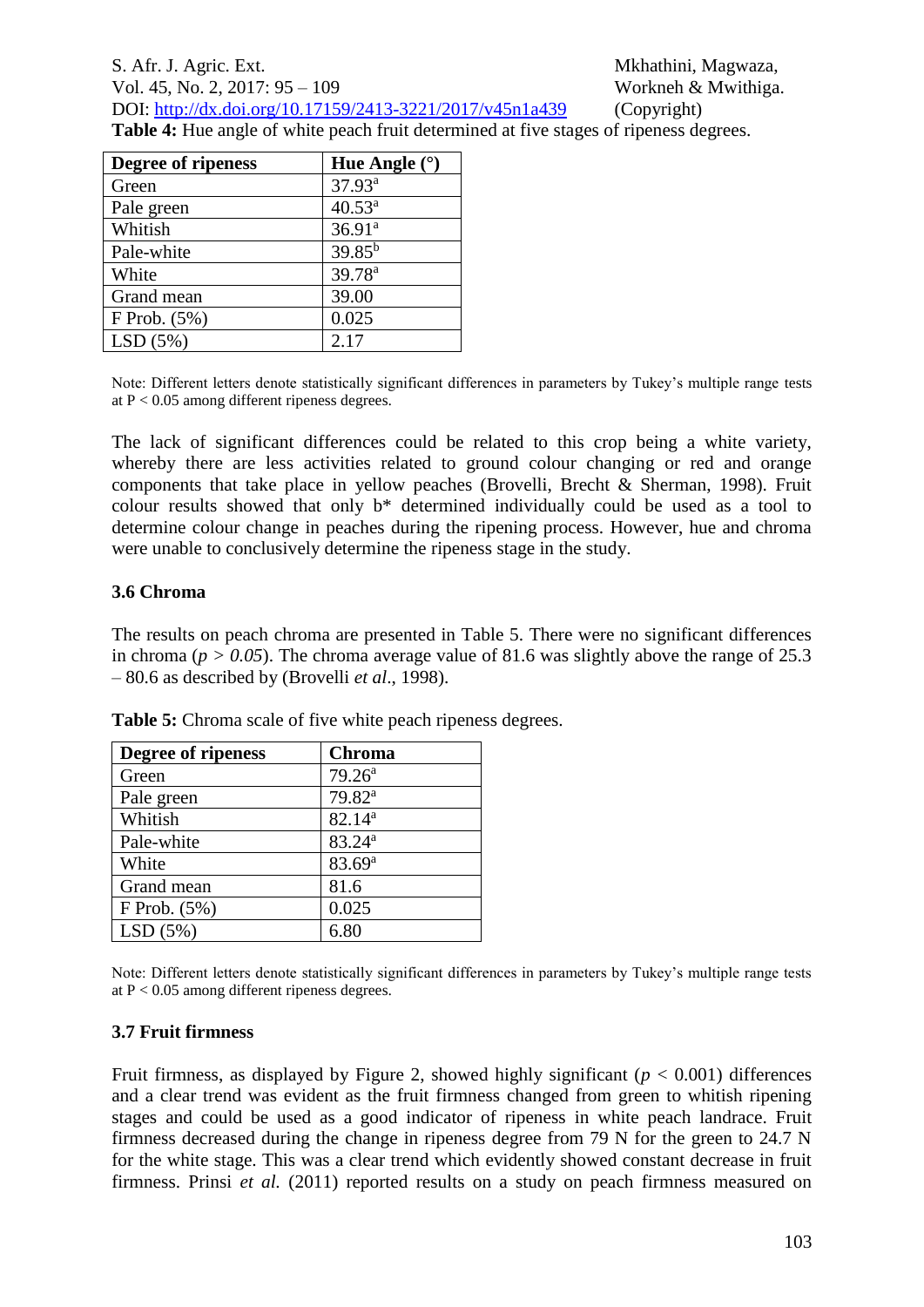S. Afr. J. Agric. Ext. Mkhathini, Magwaza, Vol. 45, No. 2, 2017: 95 – 109 Workneh & Mwithiga. DOI: <http://dx.doi.org/10.17159/2413-3221/2017/v45n1a439> (Copyright) unripe and ripe fruit, and the conclusion was that firmness decreases with ripeness from unripe to ripe degree. However, when the fruit is too soft, the needle is less sensitive (Shinya *et al.,* 2014).

The results obtained from this study were congruent with that of Prinsi *et al.* (2011) and Shinya *et al.* (2014). With such congruency with literature, the current study results do confirm that the fruit firmness is an important tool to use in determining the ripeness stage in peach fruit.



**Degree of ripeness**

**Figure 2:** Fruit firmness at five different degrees of ripeness for the white peach landrace.

Note: Error bars represent standard error of the mean,  $LSD<sub>0.05</sub>$  is least significant difference at 5% level of significance and CV is co-efficient of variation.  $LSD<sub>0.05</sub> = 2.32$ . CV = 11.00%.

# **3.8 Total soluble solids**

Total soluble solids were highly significantly different ( $p < 0.05$ ) ranging from the green to the whitish degrees of ripeness with the pale green fruit having a lower TSS (13.5 °Brix) than white fruit (19.0 Brix) (Figure 3). Cascales, Costell & Romojaro (2005) reported study results whereby TSS increased from 11.5 to 13.1 °Brix. Prinsi *et al.* (2011) reported their study results whereby peach TSS was determined at two different ripening degrees, that from unripe to ripe where there was a significant increase in TSS levels. It can be confirmed that the small-scale grower's peach follows the trend confirming that TSS increases during peach ripening (Brovelli *et al*., 1998).

# **3.9 Fruit pH and titrable acidity**

The fruit pH, as indicated by Figure 4, showed statistically significant ( $p < 0.05$ ) differences in pulp pH ranging from 3.4 in pale-green to 4.0 in whitish fruit. Both green and pale-green pH had statistically significant differences from whitish with an  $LSD = 0.36$  and grand mean  $=$ 3.6. There were no significant ( $p > 0.05$ ) differences on titrable acidity and the average for different degrees of ripeness was 0.63% malic acid. Cascales *et al.* (2005) reported a decrease of malic acid from 0.68% of the unripe fruit to 0.58% to the ripe fruit, whereas, in the current study, malic acid remained constant in all five degrees of ripeness. The study on peach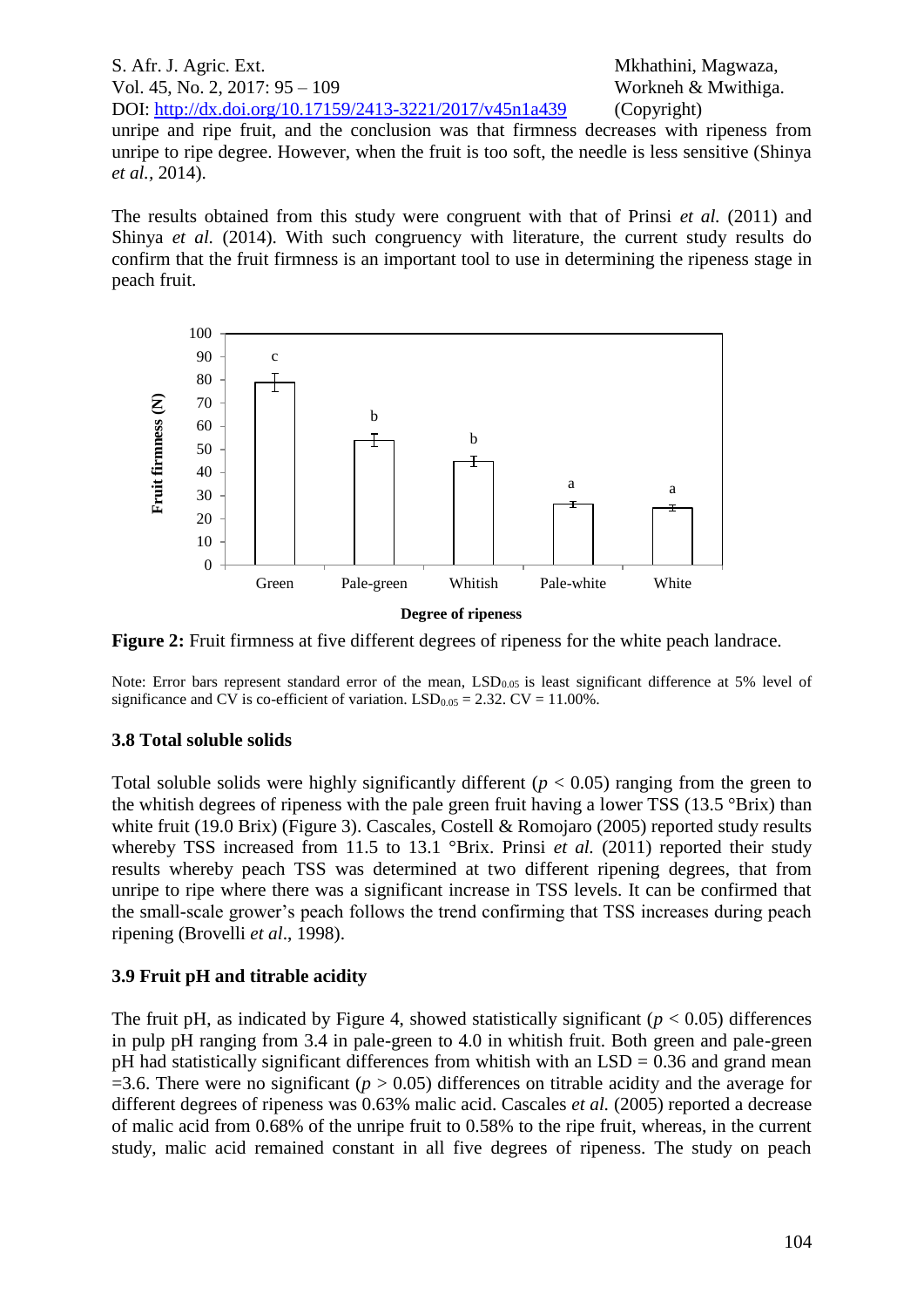ripening conducted by Prinsi *et al.* (2011) showed a decrease in juice pH from unripe to ripe peaches, which the current study has also proven, and congruent results have been recorded.



Figure 3: Total soluble solids of five different degrees of ripeness for the white Impendle peach landrace.

Note: Error bars represent standard error of the mean,  $LSD<sub>0.05</sub>$  is least significant difference at 5% level of significance and CV is co-efficient of variation.  $LSD<sub>0.05</sub> = 2.1$ , CV = 9.60%.

With transition of maturity degrees from mature-green to whitish, the pH increased significantly.



**Figure 4:** The peach fruit pH determined at five different degrees of ripeness for the white Impendle peach landrace.

Note: Error bars represent standard error of the mean,  $LSD<sub>0.05</sub>$  is least significant difference at 5% level of significance and CV is co-efficient of variation.  $LSD<sub>0.05</sub> = 0.365$ , CV = 7.60%.

#### **3.10 TSS:TA ratio**

Peach TSS:TA ratio was determined and is presented in Figure 5. There were significant differences  $(p < 0.05)$  in different degrees of ripeness. The ratio was increasing with maturity, however, between green, pale green, whitish and pale whitish, there were no statistically significant differences, even though there was an increasing trend. White peach had the highest ratio and significantly different from all other degrees of ripeness. The increase ranged between 21.11 and 35.84 and this increase is almost related to an increase previously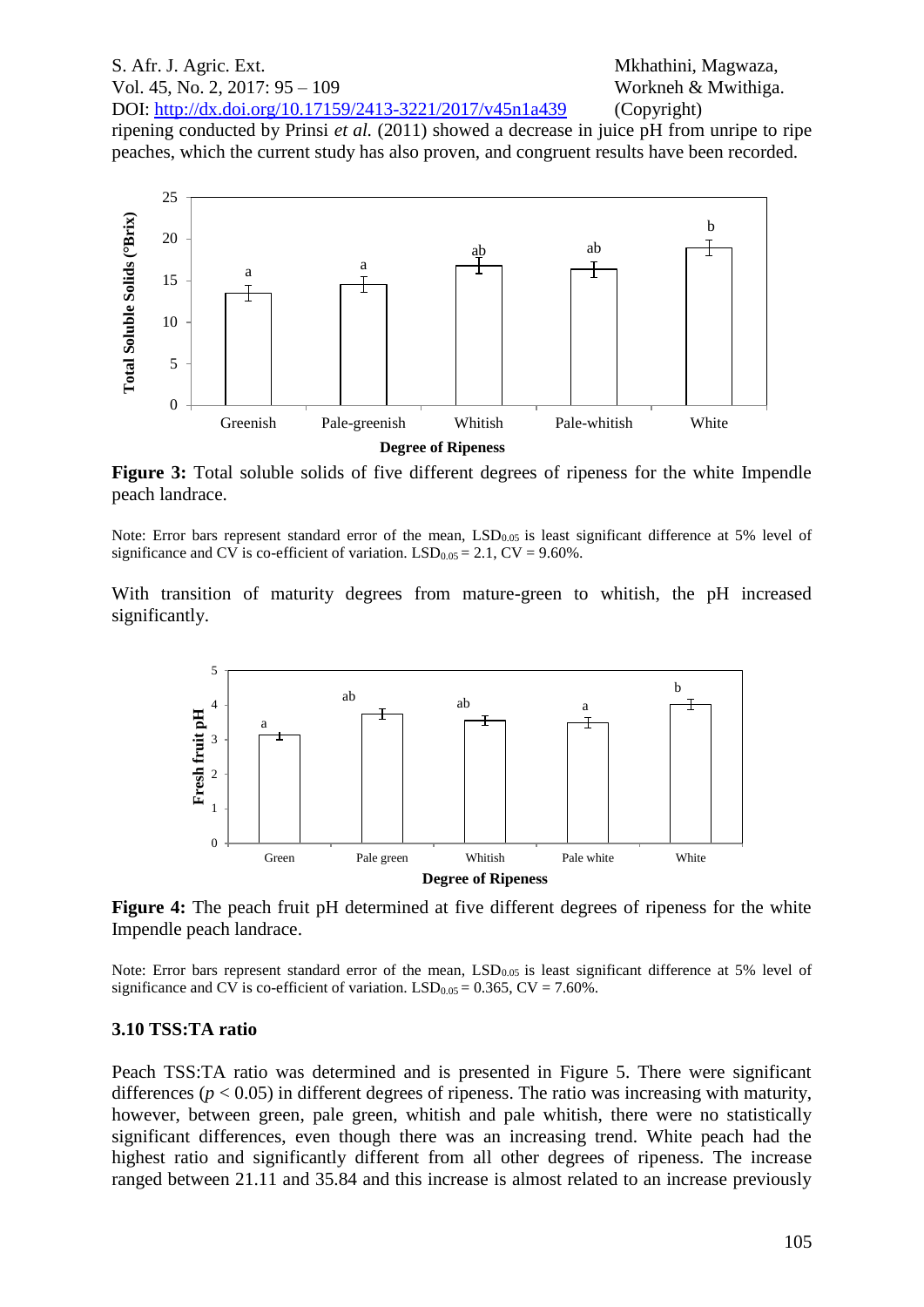reported by Cascales *et al.* (2005), in which the TSS:TA ratio ranged from 19.77 to 38.17. Magwaza *et al.* (2013) reported that TA, TSS and their ratios have a considerable variation during maturation and therefore are not reliable to give proper indexing since their ratios are not static. The current study's findings showed an increasing trend when it comes to TSS:TA ratio. However, the study showed that the increase is much more dependent on increasing TSS values, which increases with increasing maturity, and values of TA that decrease with decreasing ripeness from green to white (Figure 5). However, with an increased ratio for the whitish mature, since there is a lack of constant trend, the ratios cannot be used reliably to index maturity in peaches.



**Figure 5:** TTS:TA ratio of white clingstone peach landrace at different degrees of maturity or ripeness.

Note: Error bars represent standard error of the mean,  $LSD<sub>0.05</sub>$  is least significant difference at 5% level of significance and CV is coefficient of variation.  $LSD<sub>0.05</sub>=5.37$ , CV = 15.20%.

#### **4. CONCLUSION AND RECOMMENDATIONS**

Documentation and availability of quality parameters data on fresh produce is important for a farmer in order to know the status of the product quality being handled, regardless of whether it is a small or large formal or informal operation. This information is important to maintain quality since it cannot be improved during postharvest, but likely to deteriorate quickly. The determination of peach fruit mass, volume, b\*, TSS, pH, and PSS:TA ratio showed statistically significant ( $p < 0.05$ ) differences during fruit ripeness from green to white. The colour of the fruit determined by hue angle and chroma did not show a noticeable trend that can be used in determining the fruit ripening stage. This result was inconclusive in determining peach ripeness. The fruit pH also showed a significant ( $p > 0.05$ ) trend during fruit ripening, as it was determined in all five degrees of ripeness showing a decrease during ripeness. However, the role of determining TSS is crucial, since there is a steady increase as the fruit ripens. During the determination of fruit sugar to acid ratio, there was an increase in the acid ratio, which can be used as an indication of landrace ripeness. Fruit firmness showed a clear trend of a steady decrease as the fruit ripened from green to whitish degree of ripeness. The fruit is hard at green stage and becomes very soft at white ripeness degree. However, the use of firmness could slightly be linked with the use of a\* CIELab coordinate during ripening. The study showed that firmness decrease, mass increase, acid decrease, TSS increase, 129 DAFB volume increase, and TTS:TA ratio increase all have important roles to play as parameters that can be used to tell maturity of white landrace peach fruit, especially for small-scale growers. The appearance of first flower in relation to the first fruit ready for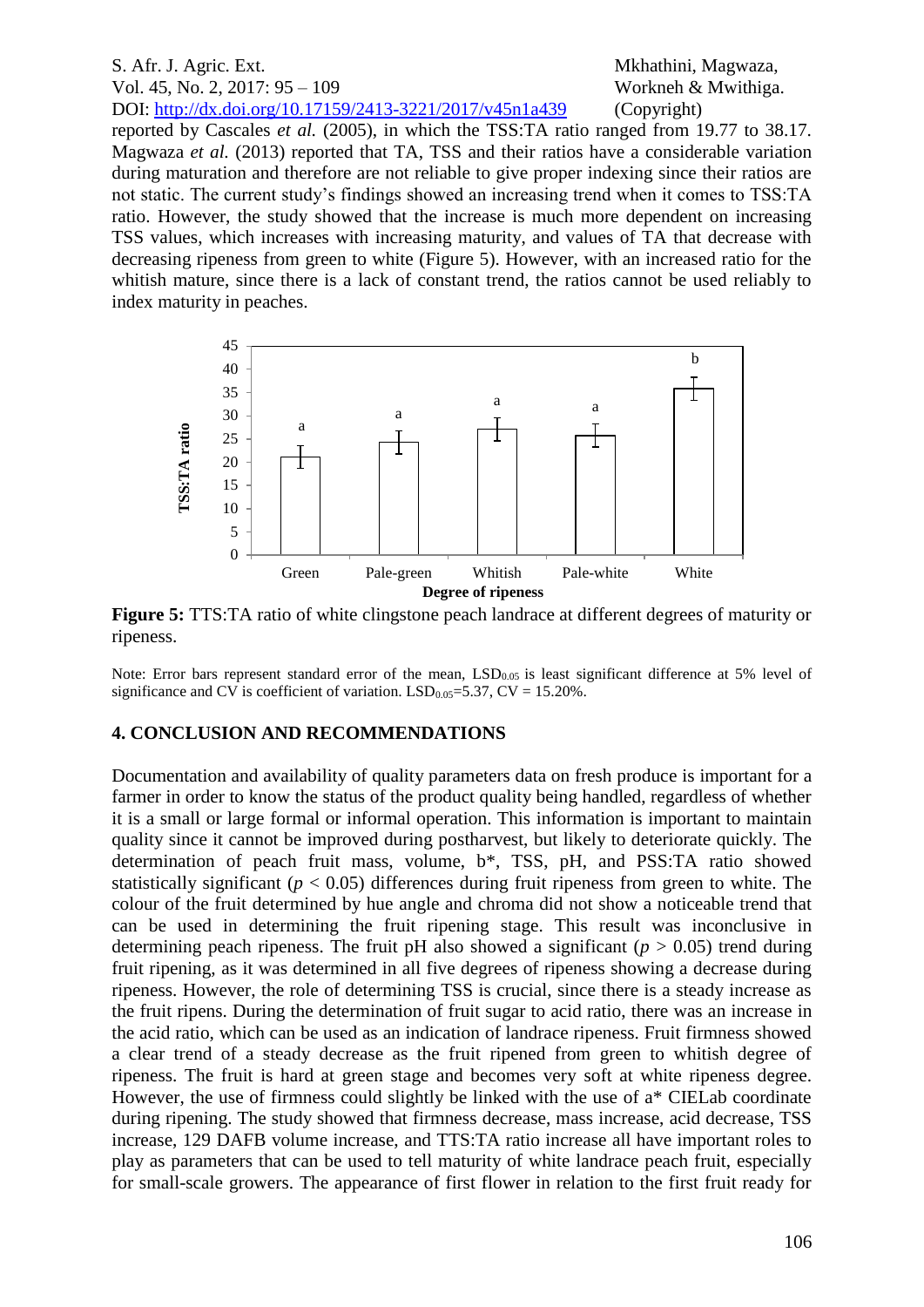consumption is comprised by 129 days in between. Hue angle, chroma,  $L^*$  and  $b^*$  as well as moisture content did not evidently show any significances in determination of maturity and ripeness of the white peach landrace grown by small-scale producers in South Africa. A close relationship between extension and research with a household farmer in-between will ensure that a farmer is obtaining the expected information and thus would be able to adopt and apply the information with support from extension officers. To provide support to a farmer, the current information is transferred through demonstration on how to determine such quality parameters by a farmer. Adopted methods should be made freely available to the farmers through the provision of all details in relation to extension and research with use of agriupdates in simplified and shortened versions of what to look for or to do.

# **ACKNOWLEDGEMENT**

The authors would like to acknowledge the KwaZulu-Natal Department of Agriculture and Rural Development and the University of KwaZulu-Natal, Agricultural Engineering and Food Science for the sponsorship for this study, especially Crop Scientific Research and Extension Directorates. The contribution by Mr Theo van Rooyen is highly appreciated.

# **REFERENCES**

- AL-YAHYAI, R., AL-SAID, F. & OPARA, U. L. 2009. Fruit growth characteristics of four pomegranate cultivars from northern Oman. *Fruits 64:335–341.*
- AOAC. 1990. Official methods of analysis of the Association of Official Analytical Chemists, 15th ed, Washington D. C.
- BADIYALA, S. D., & AWASTHI, R. P. 1990. A note on maturity standards of litchi cu. Calcutta under Kangra valley conditions of Himachal Pradesh. *Haryana Journal of Horticultural Science 19:149–152.*
- BORSANI, J., BUDDE, C. O., PORRINI, L., LAUXMANN, M. A., LOMBARDO, V. A., MURRAY, R., ANDREO, C. S., DRINCOVICH, M. F. & LARA, M. V. 2009. Carbon metabolism of peach fruit after harvest: changes in enzymes involved in organic acid and sugar level modifications. *Journal of Experimental Botany* 60:1823– 1837.
- BROVELLI, E. A., BRECHT, J. K. & SHERMAN, W. B. 1998. Potential maturity indices and developmental aspects of melting-flesh and nonmelting-flesh peach genotype for fresh market. *Journal of American Society of Horticultural Science* 123 .3. 438–444.
- CAMP, K. G. T. 1999. A bioresource classification for KwaZulu-Natal, South Africa. MSc Thesis. University of Natal, Pietermaritzburg.
- CANO-SALAZAR, J., LOPEZ, M. L. & ECHEVERRIA, G. 2013. Relationships between the instrumental and sensory characteristics of four peach and nectarine cultivars stored under air and CA atmospheres. *Postharvest Biology and Technology* 75:58–67.
- CASCALES, A. I., COSTELL, E. & ROMOJARO, F. 2005. Effects of the degree of maturity on the chemical composition, physical characteristics and sensory attributes of peach. *Prunus persica*. cv. Caterin *Food Science and Technology International* 11:345–352.
- CHEN, L., & OPARA, U. L. 2013. [Texture measurement approaches in fresh and processed](https://scholar.google.co.za/citations?view_op=view_citation&hl=en&user=-hQXNqEAAAAJ&citation_for_view=-hQXNqEAAAAJ:u5HHmVD_uO8C)  [foods—A review.](https://scholar.google.co.za/citations?view_op=view_citation&hl=en&user=-hQXNqEAAAAJ&citation_for_view=-hQXNqEAAAAJ:u5HHmVD_uO8C) *Food Research International* 51:823–835.
- CHEN, N. J., WALL, M. M., PAULL, R. E. & FOLLETT, P. A. 2009. Variation in 'Sharwil' avocado maturity during the harvest season and resistance to fruit fly infestation. *Horticultural Science* 44:1655–1661.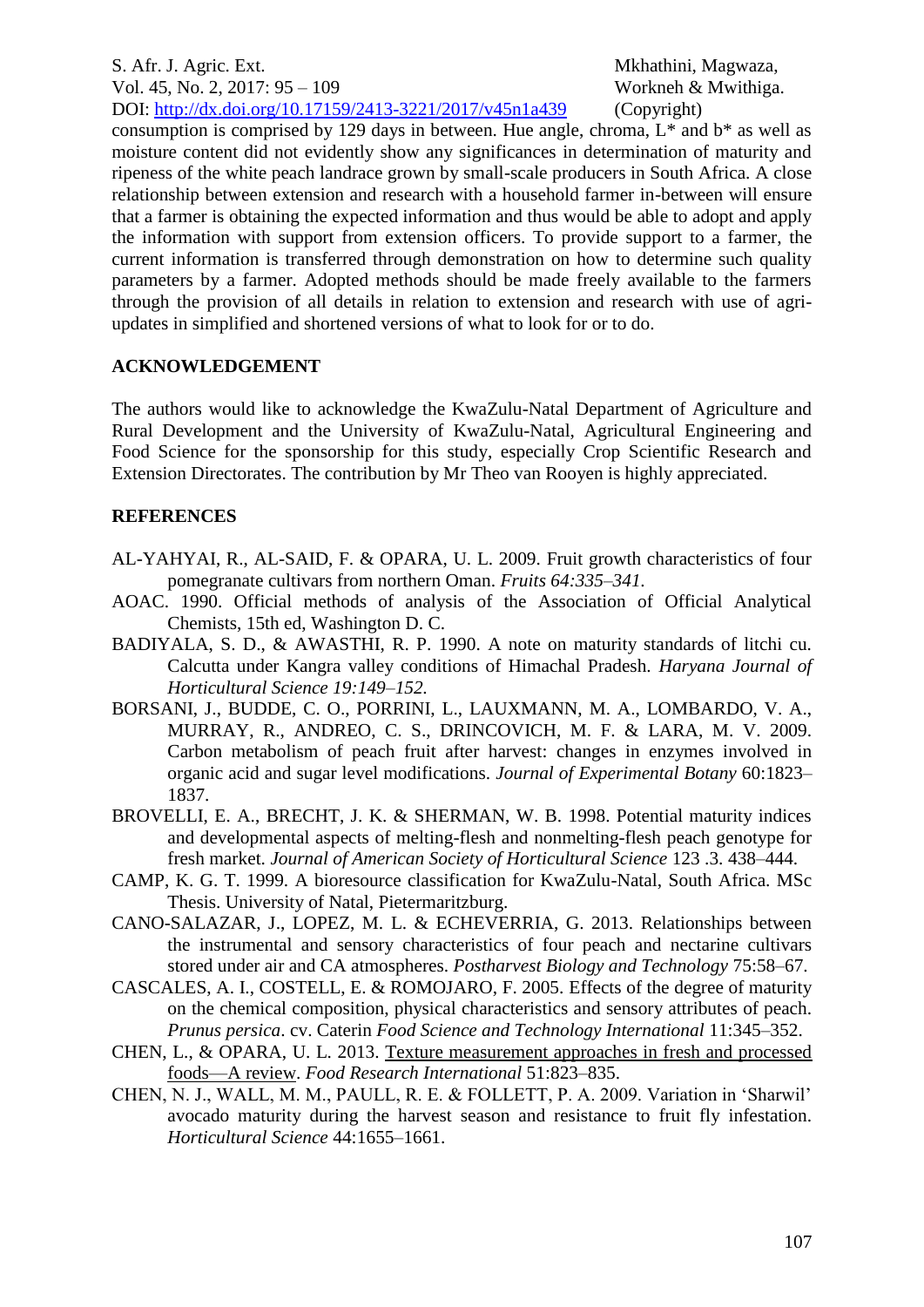Vol. 45, No. 2, 2017: 95 – 109 Workneh & Mwithiga.

S. Afr. J. Agric. Ext. Mkhathini, Magwaza,

- DOI: <http://dx.doi.org/10.17159/2413-3221/2017/v45n1a439> (Copyright) CRISOSTO, C. H., & VALERO, D. 2008. Harvesting and postharvest handling of peaches for the fresh market. The Peach: Botany, Production and Uses. CAB International pp. 575–596.
- DARDICK, C. D., CALLAHAN, A. M., CHIOZZOTTO, R., SCHAFFER, R. J., PIAGNANI, M. C. & SCORZA, R. 2010. Stone formation in peach fruit exhibits spatial coordination of the lignin and flavonoid pathways and similarity to Arabidopsis dehiscence. *BMC Biology* 8:13.
- DEJONG, T. M., & GOUDRIAAN, J. 1989. Modelling peach fruit-growth and carbohydrate requirements – re-evaluation of the double-sigmoid growth-pattern. *Journal of American Society of Horticultural Science* 114:800–804.
- DHATT, A. S., & MAHAJAN, B. V. C. 2007. Postharvest Technology: Harvesting, Handling and Storage of Horticultural Crops.
- FERRER, A., REMOŃ, S., NEGUERUELA, A. I. & ORIA, O. 2005. Changes during the ripening of the very late season Spanish peach cultivar Calanda Feasibility of using CIELAB coordinates as maturity indices. *Scientia Horticulture* 105:435–446.
- FORCADA, C. F., GRADZIEL, T. M., GOGORCENA, Y. & MORENO, M. A. 2014. Phenotypic diversity among local Spanish and foreign peach and nectarine [*Prunus persica*. L. Batsch] accession. *Euphytica* 197:261-277.
- HERRERO-LANGREO, A., FERNÁNDEZ-AHUMADA, E., ROGER, J. M., PALAGÓS, B. & LLEÓ, L. 2011. Combination of optical and non-destructive mechanical techniques for the measurement of maturity in peach. *Journal of Food Engineering* 108:150–157.
- INFANTE, R. 2012. Harvest maturity indicators in the stone fruit industry. *Stewart Postharvest Review* June:1–6.
- KADER, A. A. 1999. Fruit maturity, ripening, and quality relationships. *Acta Horticulture* 485:203–208.
- LOMBARDO, V. A., OSORIO, S., BORSANI, J., LAUXMANN, M.A. & BUSTAMANTE, C.A. 2011. Metabolic Profiling during Peach Fruit Development and Ripening Reveals the Metabolic Networks That Underpin Each Developmental Stage. *Plant Physiology* Vol. 157.
- MAGWAZA, L. S., & OPARA, U. L. 2015. Analytical methods for determination of sugars and sweetness of horticultural products—A review. Scientia Horticulturae 184:179– 192.
- ORAZEM, P., MIKULIC-PETKOVSEN, M., STAMPAR, F., HUDINA, M. 2013. Changes during the last ripening stage in pomological and biochemical parameters of the 'Redhaven' peach landrace grafted on different rootstocks. *Scientia Horticulturae*. 160:326–334.
- PATHARE, P. B., OPARA, U. L. & AL-SAID, F. A. 2013. Colour measurement and analysis in fresh and processed foods: A review. *Food Bioprocess Technology* 7:36– 60.
- PRINSI, B., NEGRI, A. S., FEDELI, C., MORGUTTI, S., NEGRINI, N., COCUCCI, M. & ESPEN, L. 2011. Peach fruit ripening: A proteomic comparative analysis of the mesocarp of two cultivars with different flesh firmness at two ripening stages. *Phytochemistry* 72:1251–1252.
- SHINYA, P., CONTANDOR, L., PREDIERI, S., RUBIO, P. & INFANTE, R. 2013. Peach ripening: Segregation at harvest and postharvest flesh softening. *Postharvest Biology and Technology* 86: 472-478.
- SHINYA, P., CONTADOR, L., FRETT, T. & INFANTE, R. 2014. Effect of prolonged cold storage on the sensory quality of peach and nectarine. *Postharvest Biology and Technology* 95:7–12.